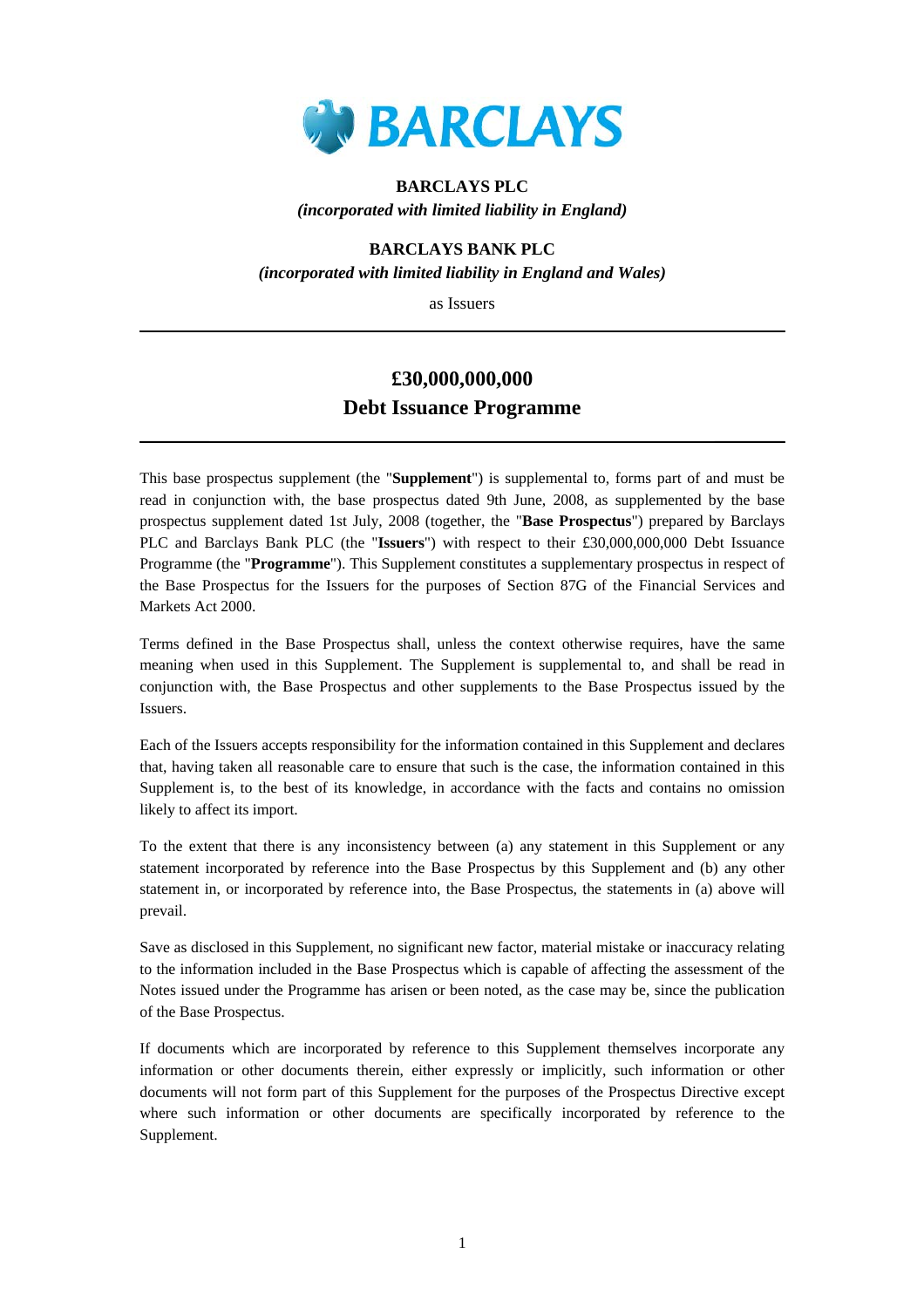Investors should be aware of their rights under Section 87Q(4) of the Financial Services and Markets Act 2000.

The purposes of this Supplement are:

1. To amend the section "Information Incorporated by Reference" of the Base Prospectus as set out below:

#### **"INFORMATION INCORPORATED BY REFERENCE**

The following information has been filed with the FSA and shall be deemed to be incorporated in, and to form part of, this Base Prospectus:

- (a) the joint Annual Report of the Company and the Bank, as filed with the SEC on Form 20-F in respect of the years ended 31st December, 2006 and 31st December, 2007 (the "**Joint Annual Report**"), with the exception of the information incorporated by reference in the Joint Annual Report referred to in the Exhibit Index of the Joint Annual Report, which shall not be deemed to be incorporated in this Base Prospectus;
- (b) the Annual Reports of the Bank containing the audited consolidated accounts of the Bank in respect of the years ended 31st December, 2006 (the "**2006 Bank Annual Report**") and 31st December, 2007 (the "**2007 Bank Annual Report**"), respectively;
- (c) the Annual Reports of the Company containing the audited consolidated accounts of the Company in respect of the years ended 31st December, 2006 (the "**2006 Company Annual Report**") and 31st December, 2007 (the "**2007 Company Annual Report**"), respectively;
- (d) the unaudited Interim Results Announcement of the Company as filed with the SEC on Form 6-K on Film Number 08997428 on 7th August, 2008 in respect of the six months ended 30th June, 2008 (the "**Interim Results Announcement**") and the unaudited Interim Results Announcement of the Bank in respect of the six months ended 30th June, 2008 (the "**Bank Interim Results Announcement**"); and
- (e) the capitalisation and indebtedness table of the Bank and the Group as at 31st December, 2007 as filed with the SEC on Form 6-K on 6th June, 2008 (the "**Capitalisation and Indebtedness Table**").

The above documents may be inspected as described in paragraph 8 of "General Information".

The table below sets out the relevant page references for the information contained within the Joint Annual Report filed on Form 20-F:

| Section 1 — Business review   |     |
|-------------------------------|-----|
| Financial review              | 3   |
| Corporate sustainability      | 58  |
| Risk management               | 61  |
| <b>Section 2 – Governance</b> |     |
| Board and Executive Committee | 112 |
| Directors' report             | 114 |
| Corporate governance report   | 117 |
| Remuneration report           | 128 |
| Accountability and audit      | 143 |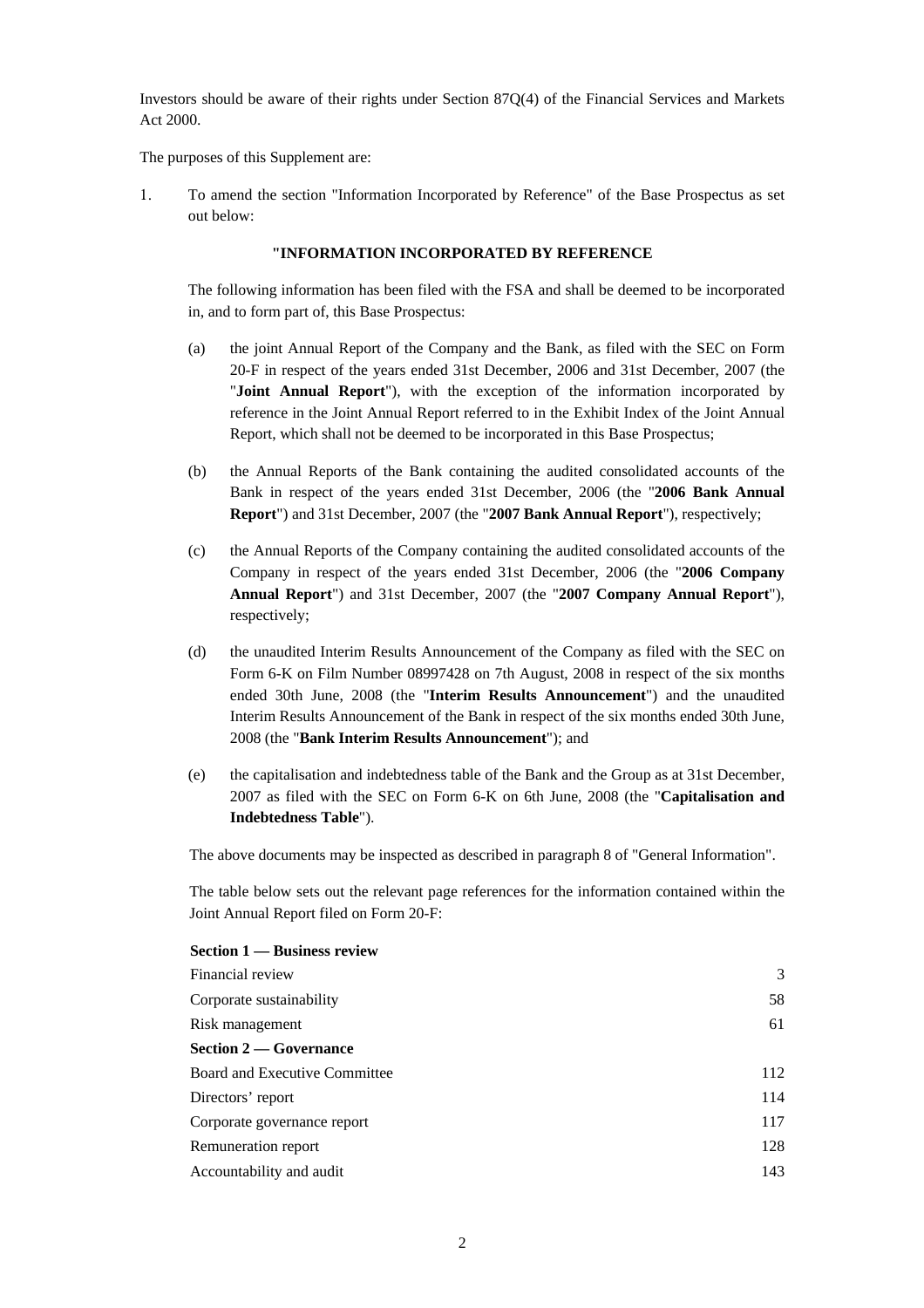### **Section 3 — Financial statements**

| Presentation of information                                                    | 146 |
|--------------------------------------------------------------------------------|-----|
| Independent Registered Public Accounting Firm's report — Barclays PLC          | 147 |
| Independent Registered Public Accounting Firm's report — Barclays Bank<br>PLC. | 148 |
| Consolidated accounts Barclays PLC                                             | 149 |
| Consolidated accounts Barclays Bank PLC                                        | 250 |
| <b>Section 4 – Shareholder information</b>                                     | 267 |

Each of the Company and the Bank has applied IFRS from 1st January, 2004, with the exception of the standards relating to financial instruments (IAS 32 and IAS 39) and insurance contracts (IFRS 4) which were applied with effect from 1st January, 2005. A summary of the significant accounting policies for each of the Company and the Bank is included in each of the Joint Annual Report, the 2006 Bank Annual Report and the 2007 Bank Annual Report.

If at any time either of the Issuers shall be required to prepare a supplement to the Base Prospectus pursuant to Section 87 of the Financial Services and Markets Act 2000 ("**FSMA**"), or to give effect to the provisions of Article 16(1) of the Prospectus Directive, such Issuer will prepare and make available an appropriate amendment or supplement to this Base Prospectus or a further base prospectus which, in respect of any subsequent issue of Notes to be listed on the Official List and admitted to trading on the Regulated Market of the London Stock Exchange, shall constitute a supplemental base prospectus as required by the FSA and Section 87 of the FSMA.".

- 2. To amend paragraph 8 of "General Information" on pages 91 and 92 of the Base Prospectus as set out below:
	- "8. For so long as any of the Notes are admitted to trading on the London Stock Exchange and the rules of the FSA so require, for the life of the Base Prospectus, copies of the following documents may be inspected during usual business hours on any weekday (Saturdays, Sundays and public holidays excepted) at Barclays Treasury, 1 Churchill Place, London E14 5HP and at the specified office of the Principal Paying Agent, currently located at One Canada Square, London E14 5AL:
		- (i) the Memorandum and Articles of Association of each Issuer;
		- (ii) the Joint Annual Report, the 2006 Bank Annual Report, the 2007 Bank Annual Report, the 2006 Company Annual Report, the 2007 Company Annual Report, the Interim Results Announcement, the Bank Interim Results Announcement and the Capitalisation and Indebtedness Table;
		- (iii) the Distribution Agreement;
		- (iv) the Trust Deed;
		- (v) the Agency Agreement;
		- (vi) the current Base Prospectus in respect of the Programme;
		- (vii) any supplementary base prospectus published since the most recent base prospectus was published and any documents incorporated therein by reference;